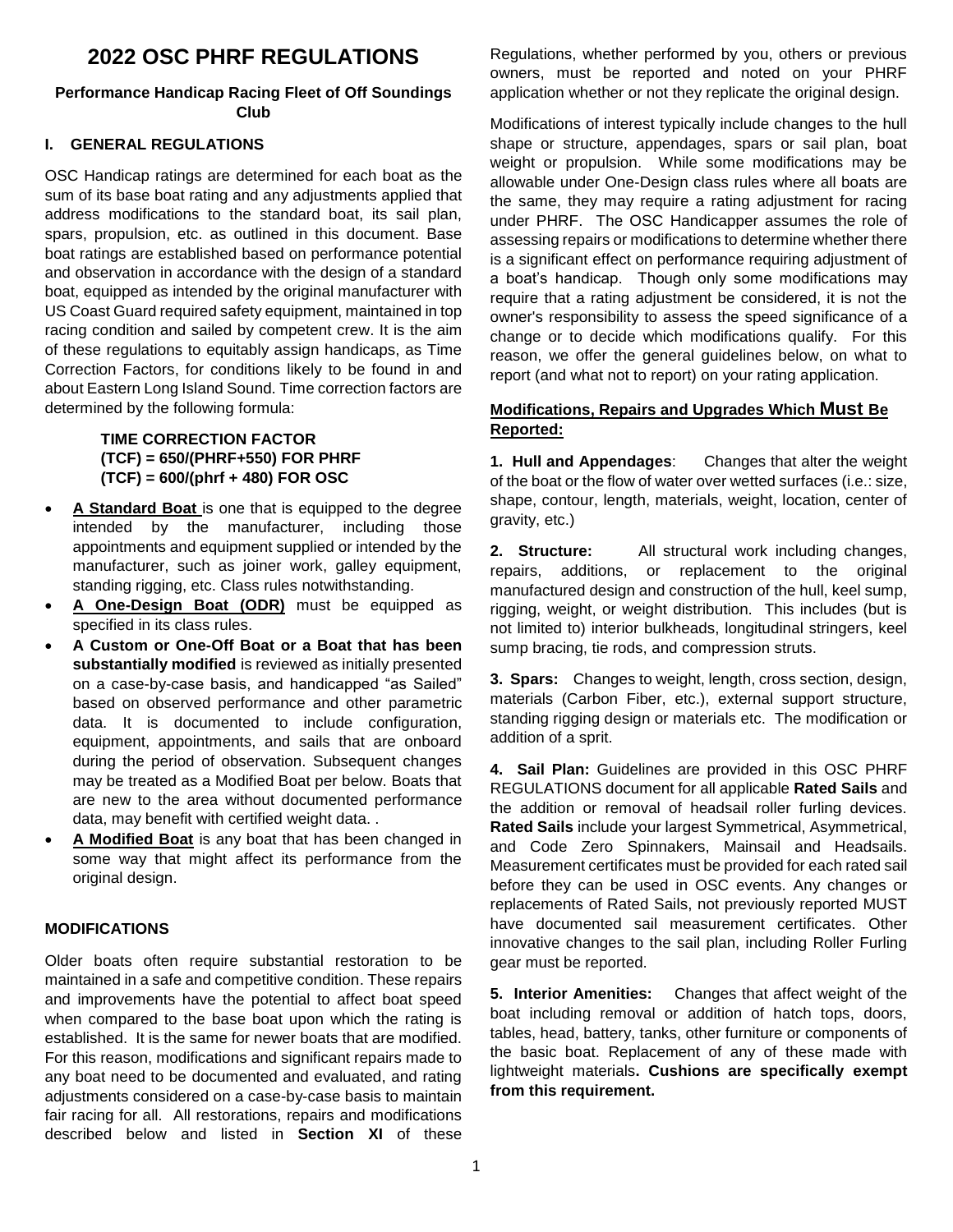**6. Mechanical Propulsion:** Changes from the original production installation that affect location, weight and/or underwater drag.

### **Modifications Which Need Not Be Reported:**

**1. Fairing and Smoothing** of the hull, rudder, keel or centerboard that conforms to the original design except as limited by One-Design class rules.

**2. Additional Sails** that are no larger than the **Rated Sails**.

**3. Sail Material** such as Mylar, Kevlar, Carbon, Dacron, Nylon, etc.

**4. Changes** to Running Rigging or additions of sail handling gear such as head foil systems, winches, blocks, sail track, sheeting arrangement, removal or addition of chokers, outhauls, and Cunningham, mast or boom hardware.

**5. Cosmetic Changes** to the hull, interior, or rigging of the boat not affecting the structure, weight, trim, or speed of the boat.

### **OWNERS RESPONSIBILITY**

The fairness of OSC TCF handicaps is entirely dependent on accurate information being provided to the Handicapper, and on a boat being maintained in compliance with that rating. OSC's handicapping council takes that accuracy and compliance very seriously. If you have questions concerning data or condition, contact OSC handicapper.

**It is the sole responsibility of each boat owner** to provide accurate information and to advise the OSC PHRF Handicapper of any repairs, improvements, or modifications including those made by previous owners. Information provided for a rating certificate may need to be verified by the handicap council together with the owner. The boat must then be maintained as such for its rating certificate to remain valid

Failure to maintain a valid certificate is a clear breach of **RRS Rule 78.1** and may also violate **RRS Rule 2** (Fair Sailing). Competitors, Technical Committees, and Race Committees are encouraged to protest (and Protest Committees to penalize) boats that fail in this regard. Race and Protest Committees are requested to report any such penalties to OSC for possible further action, including considering possible disqualification from competition for season trophies. If OSC finds such violations to be intentional and/or part of a pattern of non-compliance, it may well also consider that behavior or any attempt to cover it up as gross misconduct and call a hearing to take further action under **RRS Rule 69** (Gross Misconduct) as prescribed in that rule.

# **QUALIFICATIONS**

.

**To qualify for a handicap**, a boat must be single-hulled and self-righting. OSC may, at its discretion, issue a certificate for a boat utilizing foils or water ballast provided the applicant submits a valid ORC or ORR rating for the boat. This is an exception to RRS Rule 51. In all other cases, the use of movable ballast (water or other), a trapeze, hiking straps, hiking boards, or any other hiking aid is not permitted.

**OSC PHRF certifications are issued for one year**. A boat shall not have more than one current OSC Connecticut PHRF handicap at any time. If a boat incurs equipment damage (rigging, sails, appendages, or propulsion) or undergoes a permanent refit, its handicap rating shall be reevaluated midyear on an exception basis. Rating changes based on a change in headsail size or a new **Rated Sail** will be limited to one per season. Mid-year rating changes with the intent or perceived intent of optimizing for a race, series, or seasonal trends shall not be considered.

Rating adjustments for all hull and rig modifications not covered by the regulations that follow will be handled on a case basis. Typical rating adjustments for modifications to mast, rudder, or displacement are available on request.

### [**Note: All dimensions shall be given in decimal feet to two places. Please use: 1 Meter = 3.280833 Feet]**

**Boats with a One Design PHRF rating (ODR)** must conform to the hull, appendage, rig, and sail configuration specified by its Class Rules. Additional class requirements such as limitations on crew weight, hiking, sail materials, number of on-board sails, new sail purchases, etc., will not apply. Practices permitted by the class, but otherwise prohibited by these Regulations (such as equipment or furniture removals), or the Racing Rules of Sailing, such as the use of trapezes or movable ballast, shall not be allowed.

### **II. DEFINITIONS**

- **AMG** Asymmetric spinnaker mid-girth, measured from the midpoint of the luff to the midpoint of the leech.
- **ASF** Asymmetric spinnaker foot length, measured in a straight line from tack to clew.
- **ASLIM** Equal to: 1.15√(ISP2 +TPS2).
- **BAL** Ballast of vessel in pounds.
- **BEAM** Maximum width of the vessel.

### **DECK HEIGHT**

The height of the sheer line abreast of the mast.

- **DISP** Displacement of vessel in pounds, without any water, fuel, etc.
- **DRAFT** Distance from bottom of keel to LWL. Also include draft with board down if a centerboard vessel.
- **E** Distance from the after face of the mast along the boom to the center of the outhaul sheave or band whichever is less.
- **EC** Calculated value of an E dimension such that max girths become allowable under Section V of these Regulations.
- **EY** The mizzen correspondent of "E".
- The distance above sheer line to the point of intersection of the head stay and the mast.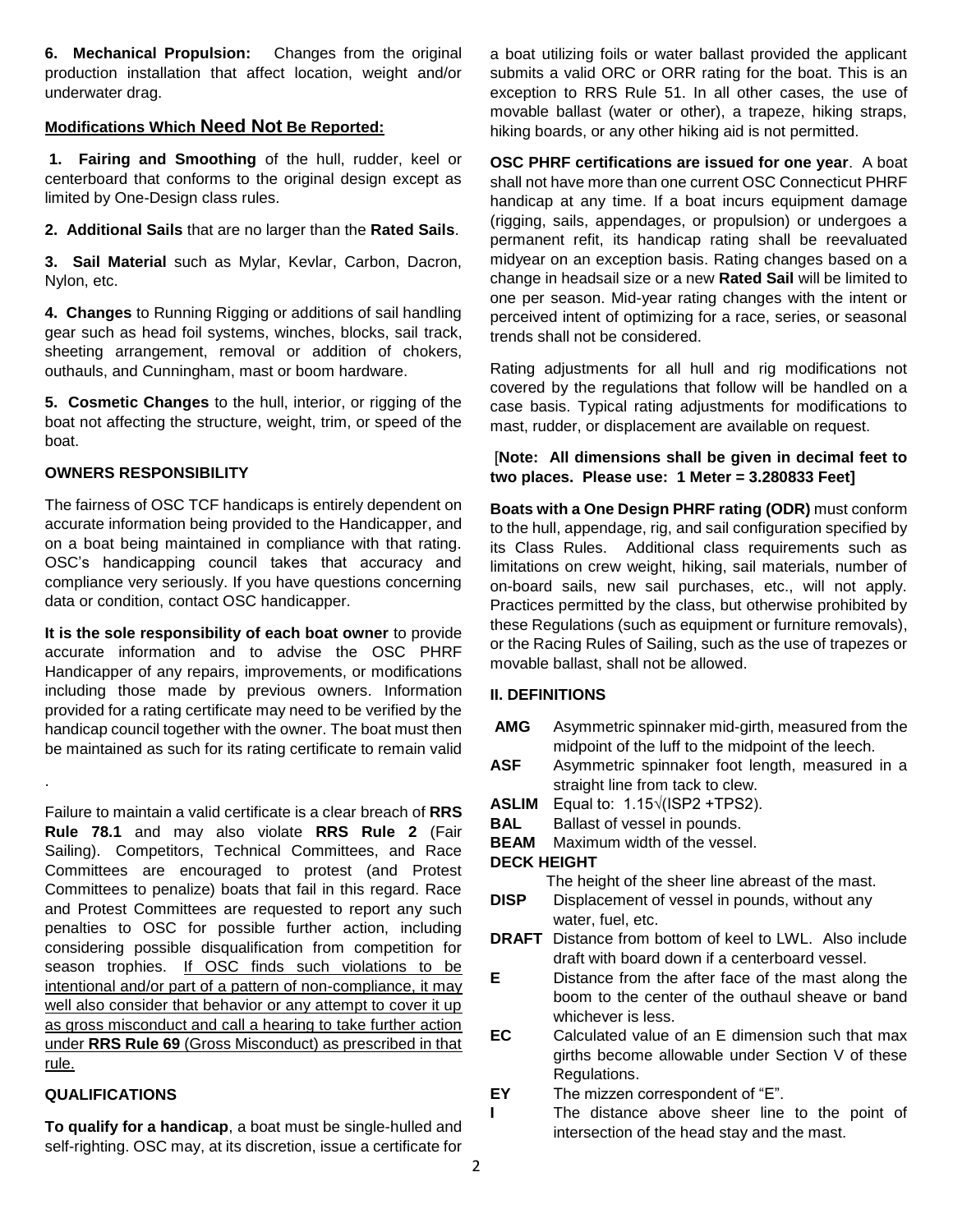- **ISP** The distance above sheer line to the highest headsail halyard.
- **J** Horizontal base of fore triangle measured from head stay intersection at deck edge to front of mast.
- **JGM** The length measured between the mid points of the luff and leech of a jib.
- **LLY** Luff length of the largest mizzen staysail (mule, etc.).
- **LOA** Length overall of hull.
- **LP** Distance perpendicular from the luff to the clew of the jib. [Also referred to as **LPG**.]
- **LPY** Distance perpendicular from the luff to the clew of the largest mizzen staysail.
- **LWL** Load waterline length.
- **MAT** Construction material of the keel or mast, e.g., lead, iron, carbon, aluminum.
- **MGL** Mainsail girth measurement from a point along the leech, one-quarter (1/4) of the distance from the clew to the head, to the nearest point of the luff.
- **MGM** Mainsail girth measurement from a point along the leech, halfway between the clew and the head, to the nearest point of the luff.
- **MGT** Mainsail girth measurement from a point along the leech, seven-eighths (7/8) of the distance from the clew to the head, to the nearest point of the luff.
- **MGU** Mainsail girth measurement from a point along the leech, three-quarters (3/4) of the distance from the clew to the head, to the nearest point of the luff.
- **P** Height of main luff between black bands or from bottom of upper band to bottom of fixed boom track. ( Use top of halyard sheave if no upper band).
- **PY** The mizzen correspondent of "P".
- **RFR** Roller Furling Restrained, see Section IV of these regulations for description, application and limits.
- **SFL** The length of the foot of a symmetric spinnaker, measured between the clews.
- **SL** Length of symmetric spinnaker measured along either luff from head to tack, with only enough tension to remove wrinkles. Sail to be stretched flat while measuring.
- **SLE** Asymmetric spinnaker leech, measured from head to clew, with only enough tension to remove wrinkles. Sail to be stretched flat while measuring.
- **SLIM** Equal to:  $0.95\sqrt{(1^2 + J^2)}$ , [ or  $0.95\sqrt{(1SP^2 + TPS^2)}$ , if **ISP** is greater than **I** or **TPS** is greater than **J** or both].
- **SLU** Asymmetric spinnaker luff, measured from head to tack, with only enough tension to remove wrinkles. Sail to be stretched flat while measuring.
- **SPL** Spinnaker pole length measured from centerline of mast to outboard end of pole when set in a horizontal position, athwart ship.
- **SMW** Maximum symmetric spinnaker girth measured luff to leech (Previously was "**G**").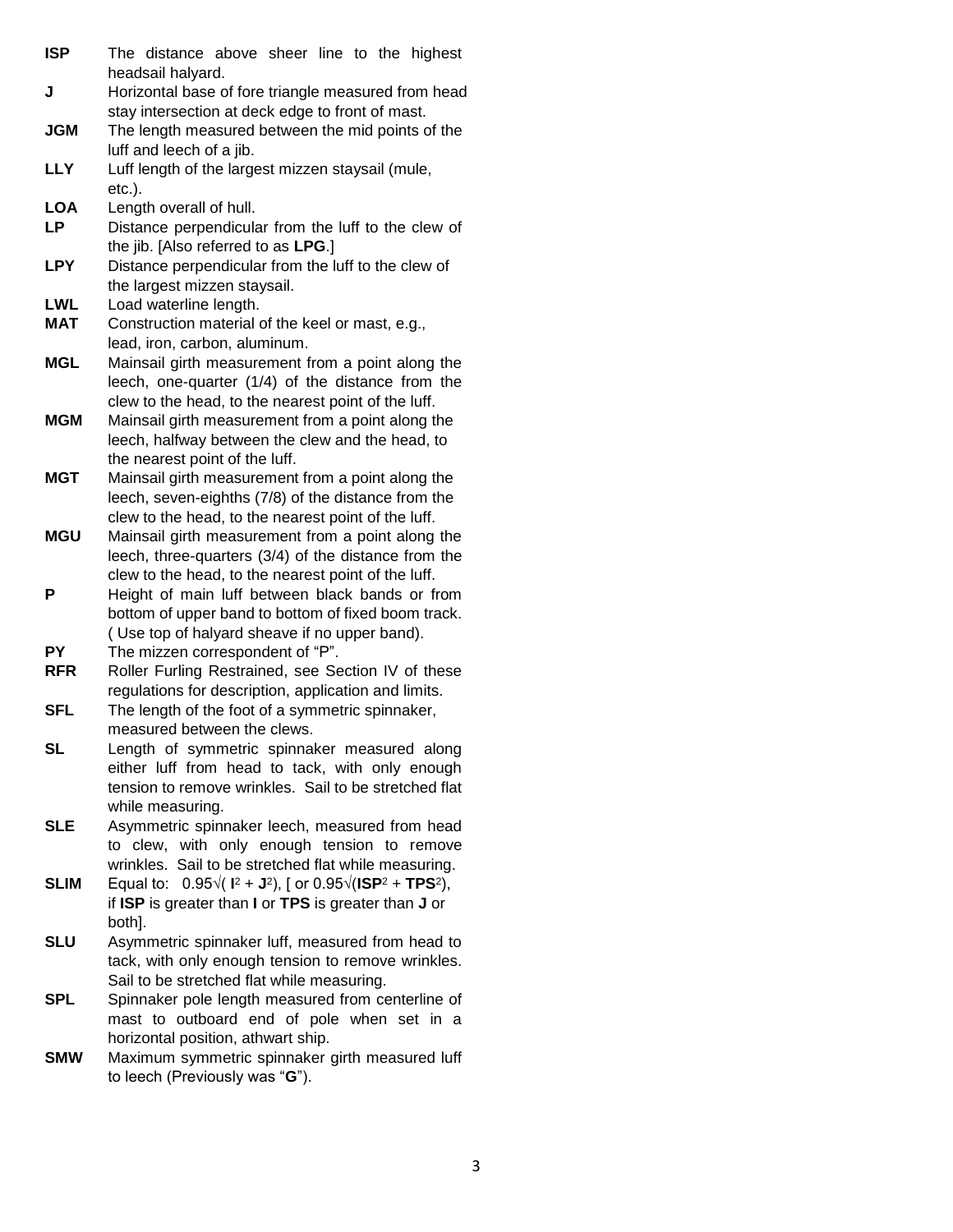**TPS** Tack Point Spinnaker; the horizontal distance from the front of the mast at its lowest point above the deck to the point of attachment, at deck level, of the foremost tacking point of an asymmetric or symmetric spinnaker or to the extreme forward end of any bowsprit in its maximum extended position. If a symmetric or an asymmetric spinnaker is flown from a pole, **TPS** is equal to **SPL**. **TPS** replaces former terminology referring to **JSP**.

**WPL** Whisker pole length. Measured similarly to **SPL**.

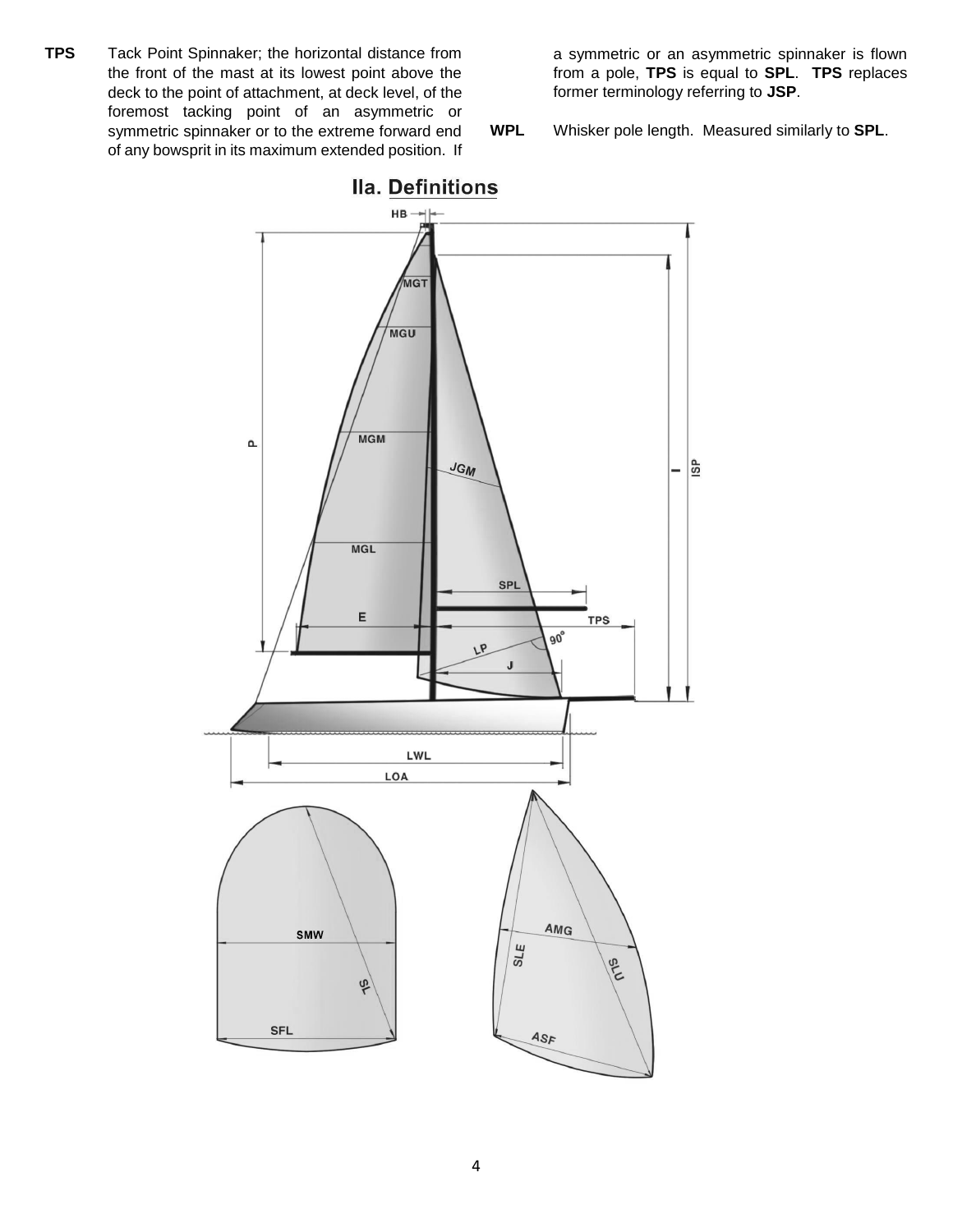#### **ADDITIONAL NOTES**

- **Measurements All measurements shall be in decimal feet to two decimal places [Note: 1 Meter = 3.280833 Feet]**
- **Modification** Any restoration, repair or change made to a base boat since manufacture as detailed in **Sections I and XI** of these regulations.
- **Rated Sail** Those sails upon which the handicap is based; specifically, the largest Jib/Genoa, Mainsail, largest Symmetric, Asymmetric, and Code Zero Spinnakers.

#### **III HANDICAP ADJUSTMENTS: Non-Spinnaker Handicap**

Non-Spinnaker handicaps are based on the ratio of mainsail size (including mizzen sails, if applicable), to fore triangle size as follows: Ratio = **(P x E + [PY x EY] + [0.6xLLY x LPY]) / (ISP x TPS).** 

| Ratio                             |       | <u>Rating Adj.</u> |
|-----------------------------------|-------|--------------------|
| .3 but less than<br>$\mathcal{A}$ |       | $+26$              |
| .4 but less than<br>.5            |       | +25                |
| .5 but less than<br>-6            |       | +24                |
| .6 but less than<br>$\cdot$ 7     |       | +23                |
| .7 but less than<br>- 8           |       | +22                |
| .8 but less than<br>- 9           |       | +21                |
| .9 but less than 1.0              |       | +20                |
| 1.0 but less than 1.1             | $+19$ |                    |
| 1.1 but less than 1.2             | +18   |                    |
| 1.2 but less than 1.3             | $+17$ |                    |
| 1.3 but less than 1.4             | +16   |                    |
| 1.4 but less than 1.5             | +15   |                    |
| 1.5 but less than 1.6             | $+14$ |                    |
| 1.6 but less than 1.7             | $+13$ |                    |
| 1.7 but less than 1.8             | $+12$ |                    |
| 1.8 but less than 1.9             | $+11$ |                    |
| 1.9 but less than 2.0             | $+10$ |                    |
| 2.0 but less than 2.2             | + 9   |                    |
| 2.2 but less than 2.4             | $+8$  |                    |
| 2.4 but less than 2.6             | $+7$  |                    |
| 2.6 but less than 3.0             | $+6$  |                    |
| 3.0 but less than 3.4             | +5    |                    |
| 3.4 but less than 4.0             | $+4$  |                    |
| 4.0 but less than 4.0             | $+3$  |                    |
| 5.0 but less than 6.0             | $+2$  |                    |
| 6.0 but less than 7.0             | $+1$  |                    |
| $7.0 +$ greater                   | 0     |                    |

Non-Spinnaker handicaps for **cat-rigged** vessels shall be equal to their Spinnaker handicap **minus** 6 seconds per mile.

### **IV. HEADSAILS**

**A Jib** shall have a mid-girth, (**JGM**) which is not more than 50% of its foot length. The length of any intermediate girth shall not exceed a value proportionate to its distance from

the head of the sail. Bloopers and spinnaker staysails are classed as headsails.

**Limitations on Jibs** These limitations do not apply to bloopers and staysails except their size may not exceed other **Rated Sails**.

- A. Jibs must be sheeted from only one point on the sail except while in the process of reefing.
- B. Jibs must be tacked on centerline.
- C. No headboards shall be used.
- D. Battens may be used only if the LP is 117% or smaller. The number of battens is limited to four, which must be arranged with approximately equal spacing between the head and clew. There is no limit on batten length.
- E. Only one headsail shall be flown at any one time from the head stay (except during a sail change).
- F. No headsails may be set to extend aft of the LP line used to establish the handicap.
- G. No headsail (including stay sails) may be flown that has an LP greater than the rated LP.

**Roller Furler Restrained (RFR)** A boat, not subject to One Design or Class rules, which sails with ALL head stay jibs that are tacked to the top of an above deck mounted functional roller furler, and are raised within a head foil (excluding inner stays or free flying staysails), and using a head stay swivel such that the sails can be furled, shall be considered "Roller Furler Restrained" (**RFR)**.

Boats that are sold by the original manufacturer in the RFR configuration or a custom boat in the RFR configuration, upon which the base boat handicap is established, is referred to as an RFR Base Boat. All other boats, whether equipped with a roller furler or not, are referred to as a Non-RFR Base Boat. In all cases, owners MUST SPECIFICALLY indicate their configuration in the application process.

An RFR Base Boat sailed in a non-RFR configuration will receive a (-3) rating adjustment. A Non-RFR Base Boat sailed in an RFR configuration will receive a (+3) rating adjustment.

#### **Headsail Adjustments**

**NOTE** Headsail handicap adjustments shall not apply to boats with One-Design Ratings. For unmodified series production boats use the designed "**J**" dimension when determining the adjustment:

|                           | <b>Spinnaker Class</b> |                          |
|---------------------------|------------------------|--------------------------|
| LP/J Size Range           |                        | <b>Rating Adjustment</b> |
| up to                     | 110%                   | $+7$                     |
| Greater than 1.10 to 1.20 |                        | $+6$                     |
| Greater than 1.20 to 1.30 |                        | $+5$                     |
| Greater than 1.30 to 1.35 |                        | +4                       |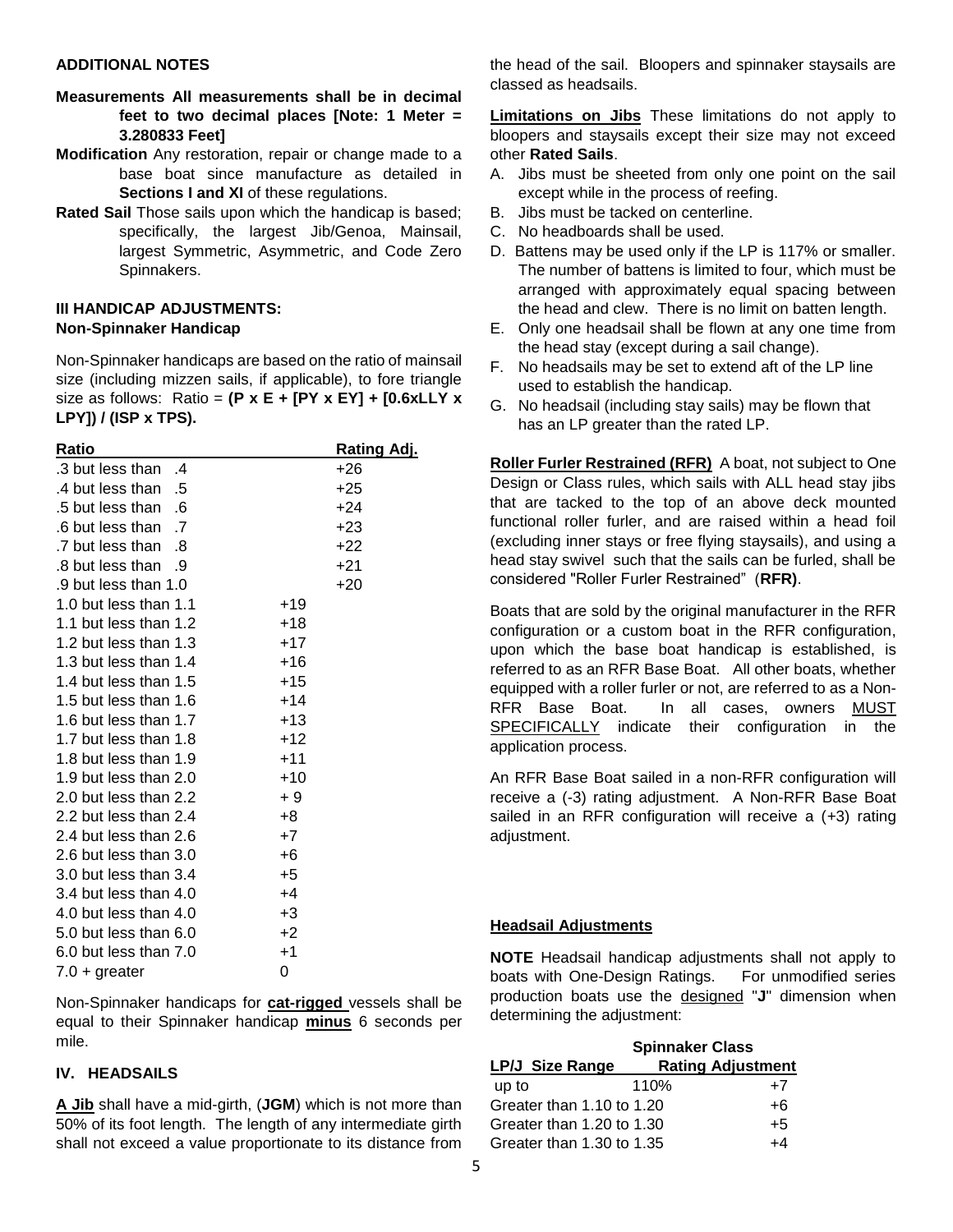| Greater than 1.35 to 1.40                     |   | $+3$ |
|-----------------------------------------------|---|------|
| Greater than 1.40 to 1.45                     |   | $+2$ |
| Greater than 1.45 to 1.51                     |   | $+1$ |
| Greater than 1.51 to 1.55                     | U |      |
| Greater than 1.55 to 1.60                     |   | -1   |
| Greater than 1.60 to 1.65                     |   | $-2$ |
| Greater than 1.65 to 1.70                     |   | -3   |
| Greater than 1.70 is adjusted proportionally. |   |      |

#### **Non-Spinnaker Class**

| <b>LP/J Size Range</b>                        | Rating Adjustment Up to 1.10 |  |
|-----------------------------------------------|------------------------------|--|
|                                               | $+16$                        |  |
| Greater than 1.10 to 1.20                     | $+13$                        |  |
| Greater than 1.20 to 1.30                     | $+10$                        |  |
| Greater than 1.30 to 1.40                     | $+7$                         |  |
| Greater than 1.40 to 1.48                     | $+4$                         |  |
| Greater than 1.48 to 1.51                     | $+1$                         |  |
| Greater than 1.51 to 1.55                     | O                            |  |
| Greater than 1.55 to 1.60                     | -1                           |  |
| Greater than $1.60$ to $1.65$                 | $-2$                         |  |
| Greater than 1.65 to 1.70                     | -3                           |  |
| Greater than 1.70 is adjusted proportionally. |                              |  |

#### **V. MAINSAILS**

Unless standard for a class, unpenalized mainsail girth shall be limited as follows: Headboard shall not exceed the greater of 0.04 E or 0.5 feet.

| MGT (7/8 leech) shall not exceed 0.22 E |        |
|-----------------------------------------|--------|
| MGU (3/4 leech) shall not exceed 0.38 E |        |
| MGM (1/2 leech) shall not exceed 0.65 E |        |
| MGL (1/4 leach) shall not exceed        | 0.87 E |

Individual girth or headboard dimensions that exceed the standard fraction of actual E, MUST be declared and will be addressed on a case-by-case basis. IMS Rule 826 will be used for guidance. If actual **E** or **EC** is greater than standard **E**, a penalty of up to 2 second/mile shall be assessed for each 5% or fraction thereof in excess.

#### **VI. ASYMMETRIC SPINNAKERS** An **Asymmetric**

**Spinnaker** is defined as having unequal leech (**SLE**) and luff (**SLU**) lengths that differ by more than 5%, and a midgirth (**AMG**) of not less than 75% of its foot length (**ASF**). Asymmetric spinnakers shall have a free flying luff. Asymmetric spinnakers may be flown from a pole, the deck (or an extension thereof) with a pennant not exceeding 2 feet in length, or from a **non-articulating sprit.** 

**Pole-Flown or Deck-Tacked:** An **AMG** of up to 180% x **J** and an average of the leech and luff lengths ((**SLE+SLU**)/2) not exceeding **ASLIM**, shall be permitted without penalty, provided that **TPS** (**SPL**) is equal to **J**. Oversized sails and poles will be penalized using a similar methodology as for symmetric spinnakers, see **Section VII** below, except that **AMG** shall be substituted for **SMW**, and the average of the leech and luff lengths will be substituted for **SL**. For Decktacked spinnakers on boats in OEM configuration where **TPS > J**, use the table **Girth Adjustment for Symmetric Spinnakers** in **Section VII**, substituting **AMG/TPS** for **SMG/J** to determine the rating adjustment. **Both Symmetric and Asymmetric Spinnakers MAY be flown from the pole on a boat without a sprit**.

**Sprit-Flown:** If a boat model comes standard from the manufacturer with a sprit, the "base boat" handicap is based on the largest standard (**ODR**) asymmetric spinnaker, as specified by the boat manufacturer, provided that the boat is sailing in one design (**ODR**) configuration. All boats choosing to sail outside their **ODR** configuration (i.e. with PHRF sails) are subject to the "Asymmetric Girth Adjustments as listed below". **Symmetric Spinnakers MAY NOT be flown from a pole on a boat with a sprit.** 

#### **Adjustments for Alternative AGM/TPS values**

**ODR** Boats and others sailing in PHRF configuration with a sprit flown asymmetric spinnaker shall be allowed an **AMG** of up to 165% x **TPS**, and an average of the leech and luff lengths ((**SLE**+**SLU**)/2) not exceeding **ASLIM**, without penalty. Oversized sails will be subject to the adjustments shown below.

#### **Girth Adjustments for Asymmetric Spinnakers:**

| <b>AMG/TPS</b>            | <b>Rating Adjustment</b> |
|---------------------------|--------------------------|
| Up to 1.65                |                          |
| Greater than 1.65 to 1.70 | -3                       |
| Greater than 1.70 to 1.75 | -6                       |
| Greater than 1.75 to 1.80 | -9                       |

Greater than 1.80 will be adjusted proportionally

**Modified or Retrofit -- Sprit Flown** Boats with a modified or retrofit sprit are subject to the following limitations. A TPS equal to 1.24 x J shall be permitted without penalty or adjustment. Handicap adjustments for alternative TPS values will be made in accord with the table below. These adjustments do not apply to OEM sprits. Custom boats will be dealt with on a case-by-case basis. **NOTE: TPS/J and AGM/TPS adjustments are additive.** 

| TPS/J%                     | <b>Rating Adjustment</b> |
|----------------------------|--------------------------|
| Less than or equal to 100% | +9                       |
| Greater than 100% to 108%  | $+6$                     |
| Greater than 108% to 116%  | $+3$                     |
| Greater than 116% to 124%  |                          |
| Greater than 124% to 132%  | -3                       |
| Greater than 132% to 140%  | -6                       |
| Greater than 140%          | -9                       |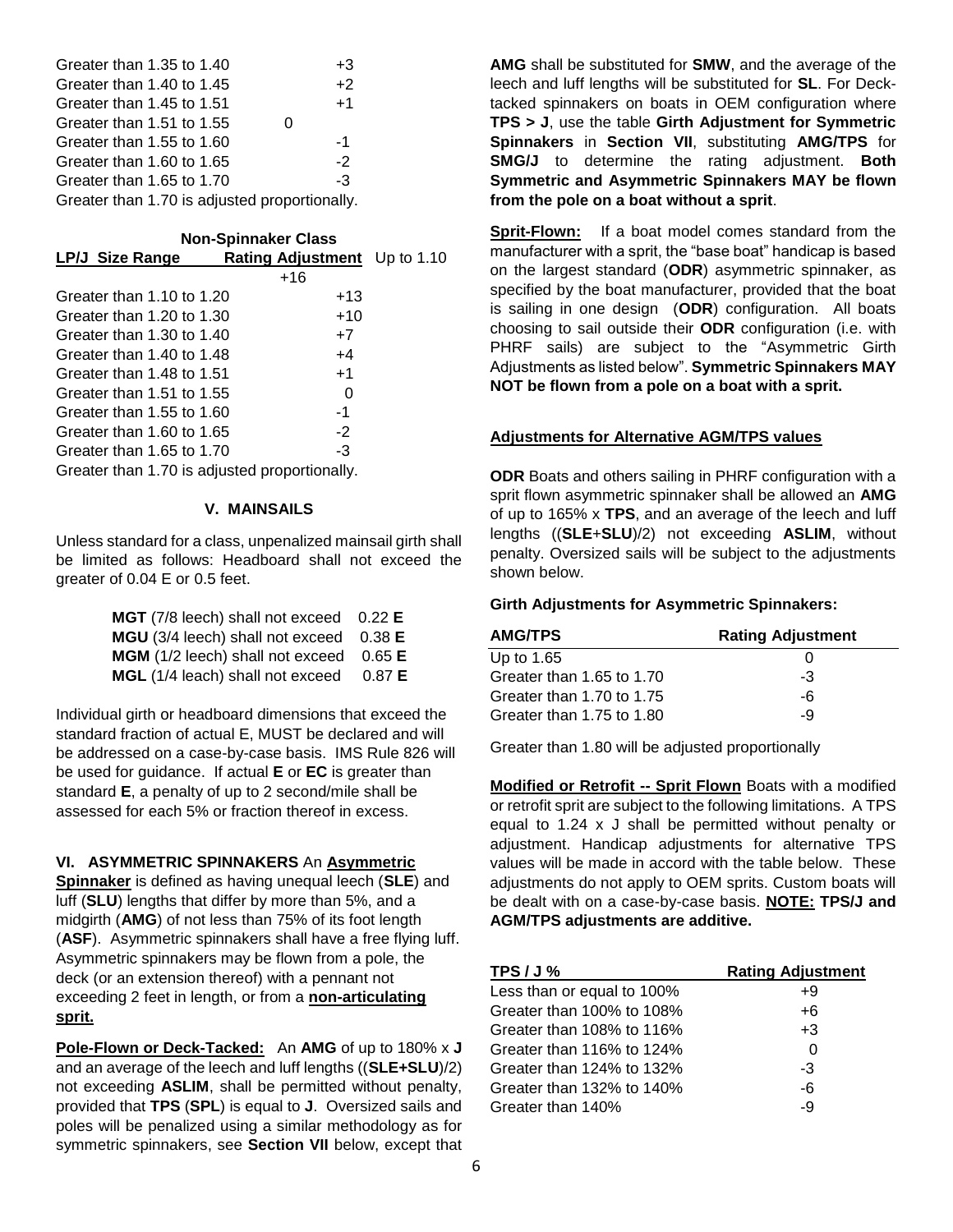#### **Code Zero Spinnakers**

Code 0/Close Reaching Spinnakers are designed to fill a hollow in the polar diagram. They normally have an area of about 60% of a full sized asymmetric and are effective in 40 to 80 degrees apparent wind. These sails are characterized as being made of a laminate or aramid material and have a substantial luff rope for the large luff tensions that these sails require. For handicap purposes, a Code 0 spinnaker shall be treated as an asymmetrical spinnaker with unequal leech (**SLE**) and luff (**SLU**) lengths that differ by more than 5%, and a midgirth (**AMG**) of not less than 75% of its foot length (**ASF**) with a free flying luff. Battens are not permitted, and they shall be sheeted from only one point. Currently no handicap adjustment is offered for a Code Zero Spinnaker. **Measurement certificates for all Code Zero Spinnakers are required with dimensions noted on OSC rating certificates.** 

#### **VII. SYMMETRIC SPINNAKERS**

A Symmetric Spinnaker shall have a mid-girth (**SMW**) that is greater than 75% of its foot length (**SFL**) and be symmetrical about a line joining its head to the center of its foot. Note **SMW**=**SHW** x **2.0.**

Spinnaker rating adjustment is based on the largest spinnaker measured by the **SMW/J** ratio and the **SL/SLIM** ratio. A luff length equal to SLIM is standard. The maximum girth (**SMW**) without penalty is equal to 1.800 x **J**. If spinnaker luff length is greater than standard, excess length is converted to excess girth. Convert the excess luff to excess girth using the following formula: **SMW/J** Rated = (**SMW/J** Actual) x (**SL/SLIM**).

#### **Girth Adjustments for Symmetric Spinnakers**

| <b>SMW/J</b>                                       | <b>Rating Adjustment</b> |
|----------------------------------------------------|--------------------------|
| Up to 1.80                                         |                          |
| Greater than 1.80 to 1.85                          | -1                       |
| Greater than 1.85 to 1.90                          | $-2$                     |
| Greater than 1.90 to 1.95                          | -3                       |
| Greater than 1.95 to 2.00                          | -4                       |
| Greater than 2.00 to 2.05                          | -5                       |
| Greater than 2.05 to 2.10                          | -6                       |
| Greater than 2.10 will be adjusted proportionally. |                          |

#### **Maximum Spinnaker Pole Length (SPL) Without Penalty**

For spinnakers where **SMW** is  $\leq$  1.8 x **J**, TPS=**J**.

For spinnakers where **SMW** is > 1.8 x **J**, **TPS=SMW**/1.80. If TPS exceeds both **J** and **SMW**/1.8, use the Girth Adjustment Tables (substituting 1.8 TPS/J for SMW/J) to determine pole penalty.

The spinnaker/pole penalty shall be the greater of either the girth penalty or the pole penalty, but not both.

**Whisker Poles** - Whisker Poles must be declared but there is no whisker pole length (**WPL**) limit.

### **VIII. MAST**

### **Mast Height Adjustments**

(Only applicable when "**I**" & "**P**" change equally.)

Standard Mast Height is "**ISP**" Excess or deficient height is measured by mast ratio where Mast Ratio = Actual "**ISP**"/Std. "**ISP**"

| <b>Mast Ratio</b>                             | <b>Rating Adjustment</b> |         |
|-----------------------------------------------|--------------------------|---------|
| Greater than 0.91 to 0.93                     | $+12$                    |         |
| Greater than $0.93$ to $0.95$                 | + 9                      |         |
| Greater than $0.95$ to $0.97$                 | + 6                      | Greater |
| than $0.97$ to $0.99$                         | + 3                      |         |
| Greater than 0.99 to 1.00                     | 0                        |         |
| Greater than 1.00 to 1.03                     | - 3                      |         |
| Greater than 1.03 to 1.05                     | - 6                      |         |
| Greater than 1.05 to 1.07                     | -9                       |         |
| Greater than 1.07 to 1.09                     | $-12$                    |         |
| Greater than 1.09 to 1.11                     | -15                      |         |
| Greater than 1.11 is adjusted proportionally. |                          |         |

### **IX . PROPULSION**

When an Engine or prop is too small to drive vessel at **KTS = 0.8 (1.3** $\sqrt{\text{LWL}}$ **)** the correction will be -6 (Not applicable if temporary engine outage.)

| <b>Propeller Adjustments for Inboard Engine</b> |       |
|-------------------------------------------------|-------|
| 2, 3 or 4 blade folding or feathering           | Ω     |
| Solid 2 blade aperture                          | 0     |
| Auto Prop                                       | $+3$  |
| Solid 2 blade exposed to water                  | +6    |
| Solid 3 blade in aperture                       | $+6$  |
| Solid 3 blade exposed to water                  | $+12$ |
|                                                 |       |
| <b>Outboard Engine Propellers</b>               |       |
| Std. retracted when racing                      |       |
| Engine not retracted; prop immersed             |       |
| on both tacks:                                  |       |
| 2 blade                                         | +ŀ    |
| 3 blade                                         | +12   |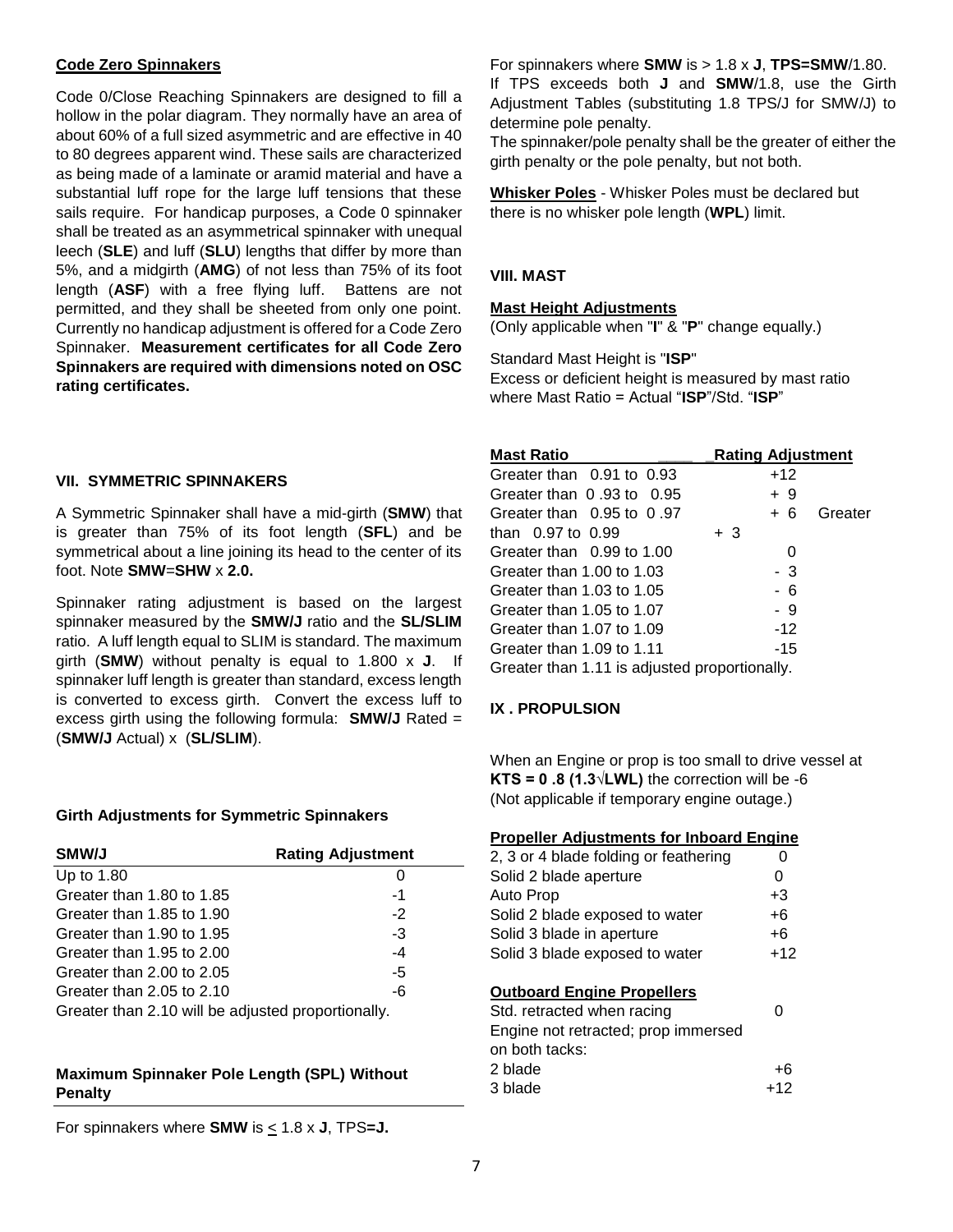### **X. ADDITIONAL NON-SPINNAKER REGULATIONS**

- A. The intent of non-spinnaker racing is that boats sail off the wind with the same sails they use to sail on the wind. Therefore, ketches and yawls may not fly staysails off the wind unless such sails are used when sailing upwind.
- B. Except when changing headsails, participating yachts rated as sloops, may only fly one headsail at a time.
- C. A yacht permanently rigged as a Cutter may fly a staysail. The inner forestay shall be set up at all times.
- D. Any boat, not subject to One Design or Class rules when sailing in a non-spinnaker class, is eligible for a nonspinnaker handicap adjustment.
- E. All headsails must have the luff fully attached to the head stay.
- F. See the Roller Furler Restrained (**RFR**) adjustments in **Section IV** above.

### **XI. BOAT MODIFICATIONS**

### **Proper Racing Trim:**

Yachts shall race as rated with at least all the equipment and furnishings supplied as standard by the manufacturer. A yacht that has altered or has removed bulkheads, permanently attached furniture, or structural interior components shall be considered a custom or modified yacht. Drawers, headliners, cabinet and locker doors, steps, ladders, and engine enclosures shall remain in place as supplied as standard equipment. If they do not remain, then the yacht shall be considered a modified yacht and rated accordingly. Lifting keels (not designed to be adjusted while racing) must be fixed and locked in the lowered position while racing.

### **Modified Structure:**

All aftermarket structural work must be reported by the applicant and reviewed by the OSC Handicapper on a boatby-boat basis. Refer to **Section I** above for guidance regarding what needs be reported. When possible, we recommend that plans be reviewed with your handicapper before work is started. Alternately, documentation of

### **XIII. NON-SPINNAKER DOUBLE HAND CREDITS**

modifications previously completed by you or others, should include as built photographs and/or as-built drawings with notes on materials and dimensions. Any modifications in the bow area to add or modify a SPRIT must be reported, providing the TPS length.

# **Articulating sprits are not permitted.**

Removal, or partial removal, of an OEM roller-furling device is considered a modification and must be reported. All modified boats will be reviewed and assessed on a case-by-case basis.

# **XII. RECREATIONAL CREDITS**

Recreational Credits provide a means for cruising boats to compete in **non-spinnaker class**, along with traditional PHRF boats, by giving credit for options that are not performance enhancing. The purpose of these credits is to encourage and widen the scope of boats that participate in ECSA events. Recreational Credits are for sailing yachts equipped for cruising. Implementation of these credits in no way implies less knowledge or experience on the part of the skipper. APPLIES TO NON-SPINN PHRF RATED BOATS ONLY.

**Recreational Headsail Credit:** A Non-RFR Base Boat sailed in an RFR configuration limited to one headsail of constructed of woven Dacron or other polyester fibers with a minimum 4oz woven UV cover on the leech and foot of the sail will receive a (+9) adjustment. Headsail Adjustments for LP/J percentages remain in effect and are additive. There shall be no penalty for use of a Storm Jib or Heavy-Weather Jib, and/or when use precludes Drum & Swivel attachment. APPLIES TO NON-SPINN PHRF RATED BOATS ONLY.

**Recreational Mainsail Credit:** If not included in the standard base-boat rating, an **In-mast** RFR Mainsail will receive (+12) rating adjustment and an **In-boom** RFR Mainsail will receive (+6). Sails will be constructed of woven Dacron or other polyester fibers. APPLIES TO NON-SPINN PHRF RATED BOATS ONLY.

NON-SPINNAKER DOUBLEHANDED Ratings (DH Ratings) for ECSA compensate for limited sail handling capabilities and reduced crew weight on the rail.

A DH Canvas division will be added to the ECSA Results. In order to compete for ECSA points in the DH Canvas Division, a boat must select this division at the start of the season and only their DH races will be scored in the ECSA Offshore Circuit Results. Boats registered in other divisions may compete in DH Canvas races, but their DH Canvas finishes will not be scored in the ECSA Results.